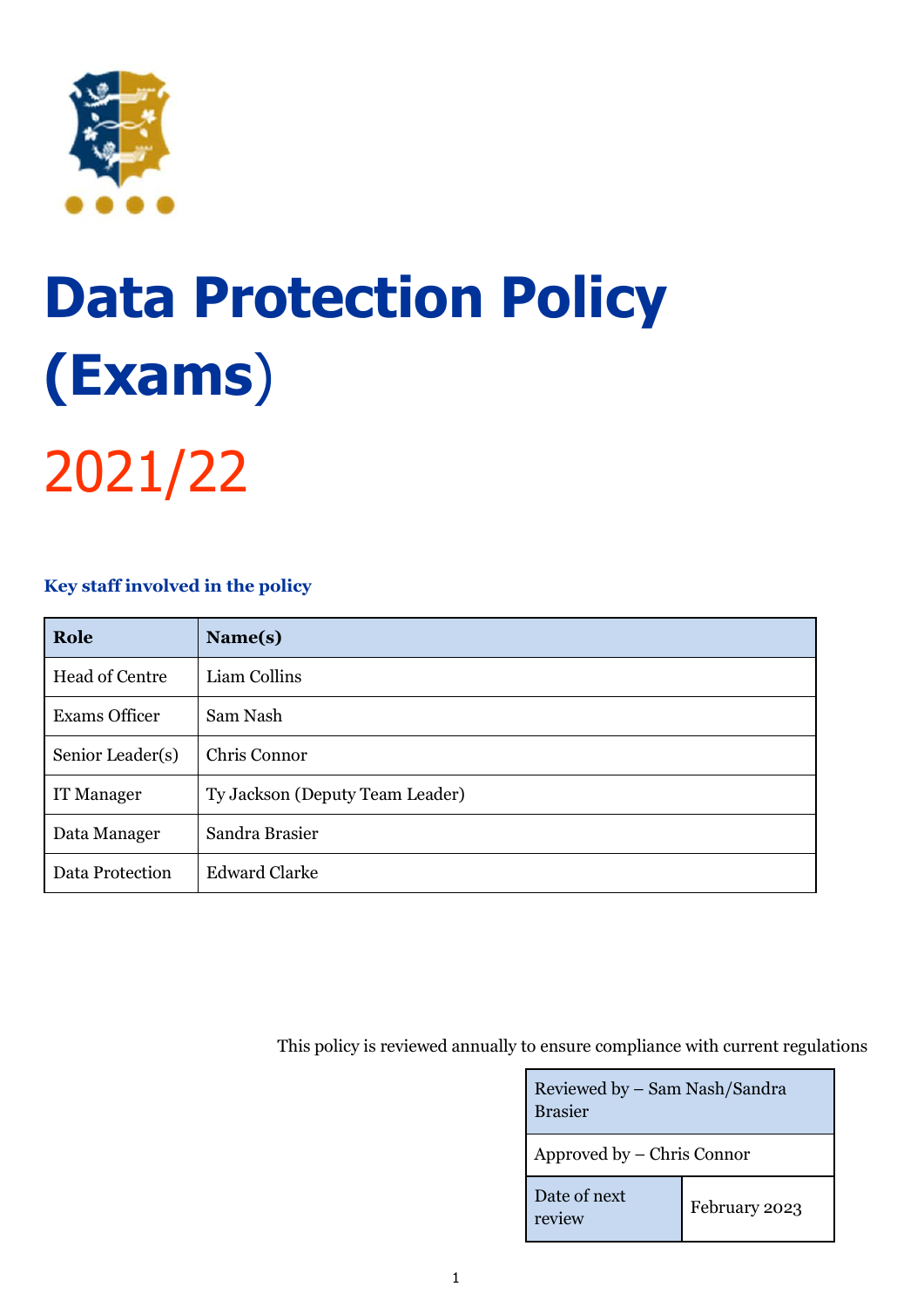# **Purpose of the policy**

This policy details how Ark Alexandra Academy, in relation to exams management and administration, ensures compliance with the regulations as set out by the Data Protection Act 2018 (DPA 2018) and UK General Data Protection Regulation (GDPR).

The delivery of examinations and assessments involve centres and awarding bodies processing a significant amount of personal data. It is important that both centres and awarding bodies comply with the requirements of the UK General Data Protection Regulation and the Data Protection Act 2018 or law relating to personal data in any jurisdiction in which the awarding body or centre are operating.

In these *General Regulations* reference is made to 'data protection legislation'. This is intended to refer to UK GDPR, the Data Protection Act 2018 and any statutory codes of practice issued by the Information Commissioner in relation to such legislation. (JC[Q General Regulations for Approved Centres](https://www.jcq.org.uk/exams-office/general-regulations/) (section 6.1) **Personal data**)

Students are given the right to find out what information the centre holds about them, how this is protected, how this can be accessed and how data breaches are dealt with.

All exams office staff responsible for collecting and sharing candidates' data are required to follow strict rules called 'data protection principles' ensuring the information is:

- used fairly and lawfully
- used for limited, specifically stated purposes
- used in a way that is adequate, relevant and not excessive
- accurate
- kept for no longer than is absolutely necessary according to our Data Retention Policy
- handled according to people's data protection rights
- kept safe and secure

To ensure that the centre meets the requirements of the DPA 2018 and UK GDPR, all candidates' exam information – even that which is not classified as personal or sensitive – is covered under this policy.

# **Section 1 – Exams-related information**

There is a requirement for the exams office(r) to hold exams-related information on candidates taking external examinations. For further details on the type of information held please refer to Section 5.

Candidates' exams-related data may be shared with the following organisations:

- Awarding bodies
- Joint Council for Qualifications (JCQ)
- Ark Central
- East Sussex County Council

This data may be shared via one or more of the following methods:

- hard copy
- email
- secure extranet site(s) AQA Centre Services; Pearson Edexcel Online; WJEC Secure Website;
- Management Information System (MIS) provided by BROMCOM; sending/receiving information via electronic data interchange (EDI) using A2C [\(https://www.jcq.org.uk/about-a2c\)](https://www.jcq.org.uk/about-a2c) to/from awarding body processing systems.

This data may relate to exam entries, access arrangements, the conduct of exams and non-examination assessments, special consideration requests and exam results/post-results/certificate information.

#### **Section 2 – Informing candidates of the information held**

Ark Alexandra Academy ensures that candidates are fully aware of the information and data held.

All candidates are:

• informed via the Student Exams Handbook, Ark Schools Data Protection & Freedom of Information policy.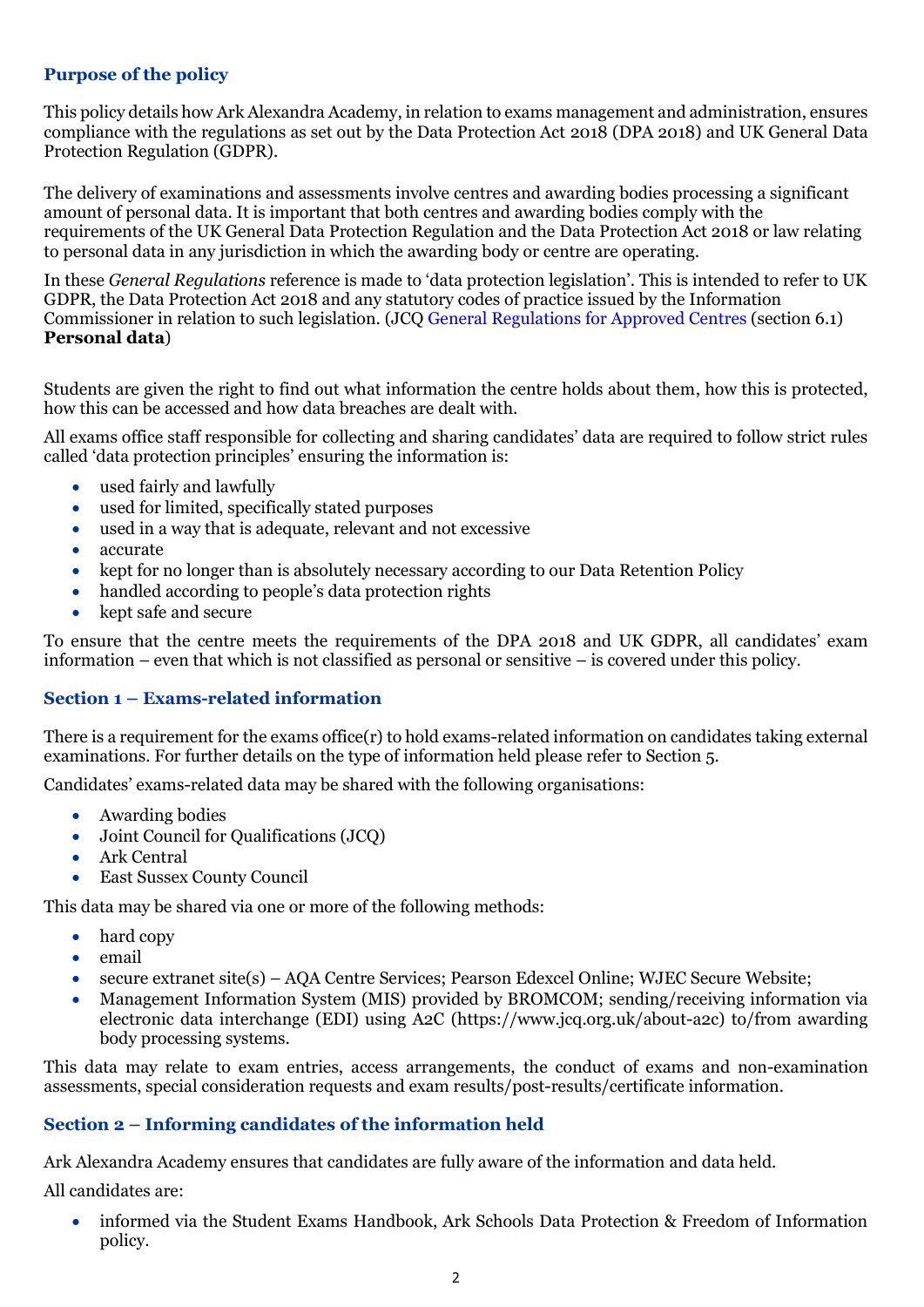• given access to this policy via distribution to candidates and via Ark Alexandra Academy website.

Candidates are made aware of the above when the entries are submitted to awarding bodies for processing.

At this point, the centre also brings to the attention of candidates the annually updated JCQ document **Information for candidates** – **Privacy Notice** which explains how the JCQ awarding bodies process their personal data in accordance with the DPA 2018 and UK GDPR (or law relating to personal data in any jurisdiction in which the awarding body or centre are operating).

Candidates eligible for access arrangements which require awarding body approval are also required to provide their consent by signing the GDPR compliant JCQ candidate personal data consent form (**Personal data consent, Privacy Notice (AAO) and Data Protection confirmation**) before access arrangements approval applications can be processed online.

# **Section 3 – Hardware and software**

IT hardware, software and access to online systems is protected in line with DPA & GDPR requirements.

# **Section 4 – Dealing with data breaches**

Although data is handled in line with DPA/GDPR regulations, a data breach may occur for any of the following reasons:

- loss or theft of data or equipment on which data is stored
- inappropriate access controls allowing unauthorised use
- equipment failure
- human error
- unforeseen circumstances such as a fire or flood
- hacking attack
- 'blagging' offences where information is obtained by deceiving the organisation who holds it
- cyber-attacks involving ransomware infections

If a data protection breach is identified, the following steps will be taken:

# **1. Containment and recovery**

Edward Clarke, Data Protection Officer will lead on investigating the breach.

It will be established:

- who needs to be made aware of the breach and inform them of what they are expected to do to assist in the containment exercise. This may include isolating or closing a compromised section of the network, finding a lost piece of equipment and/or changing the access codes
- whether there is anything that can be done to recover any losses and limit the damage the breach can cause. As well as the physical recovery of equipment, this could involve the use of back-up hardware to restore lost or damaged data or ensuring that staff recognise when someone tries to use stolen data to access accounts
- which authorities, if relevant, need to be informed

# **2. Assessment of ongoing risk**

The following points will be considered in assessing the ongoing risk of the data breach:

- what type of data is involved?
- how sensitive is it?
- if data has been lost or stolen, are there any protections in place such as encryption?
- what has happened to the data? If data has been stolen, it could be used for purposes which are harmful to the individuals to whom the data relates; if it has been damaged, this poses a different type and level of risk
- regardless of what has happened to the data, what could the data tell a third party about the individual?
- how many individuals' personal data are affected by the breach?
- who are the individuals whose data has been breached?
- what harm can come to those individuals?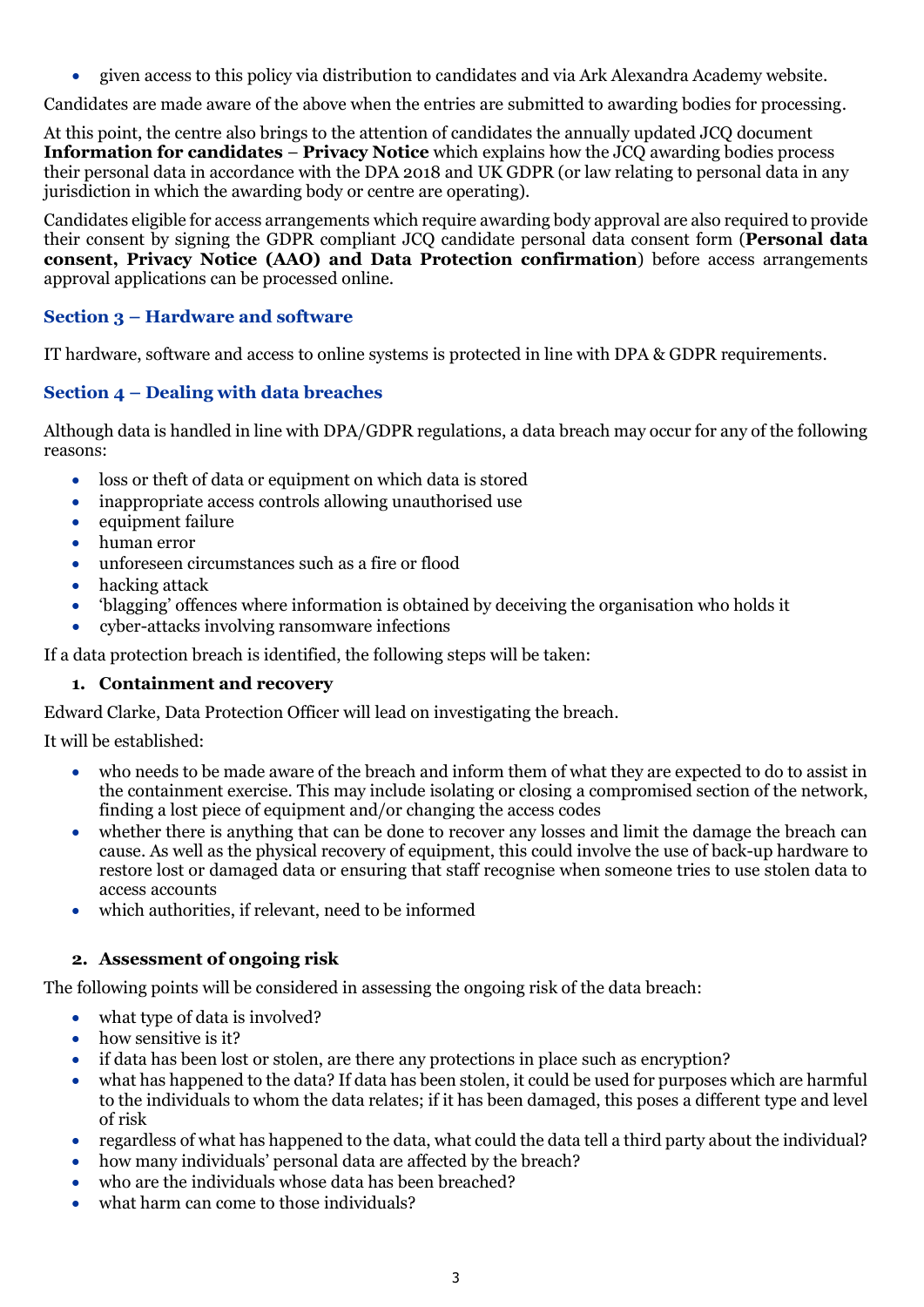• are there wider consequences to consider such as a loss of public confidence in an important service we provide?

# **3. Notification of breach**

Notification will take place to enable individuals who may have been affected to take steps to protect themselves or to allow the appropriate regulatory bodies to perform their functions, provide advice and deal with complaints.

### **4. Evaluation and response**

Once a data breach has been resolved, a full investigation of the incident will take place. This will include:

- reviewing what data is held and where and how it is stored
- identifying where risks and weak points in security measures lie (for example, use of portable storage devices or access to public networks)
- reviewing methods of data sharing and transmission
- increasing staff awareness of data security and filling gaps through training or tailored advice
- reviewing contingency plans

# **Section 5 – Candidate information, audit and protection measures**

For the purposes of this policy, all candidates' exam-related information – even that not considered personal or sensitive under the DPA/GDPR – will be handled in line with DPA/GDPR guidelines.

An information audit is conducted annually.

The table below details the type of candidate exams-related information held, and how it is managed, stored and protected

Protection measures may include:

- password protected area on the centre's intranet
- secure drive accessible only to selected staff
- information held in secure area
- updates undertaken every 12 months (this may include updating antivirus software, firewalls, internet browsers etc.)

# **Section 6 – Data retention periods**

Details of retention periods, the actions taken at the end of the retention period and method of disposal are contained in the centre's Data Retention Schedule which is available/accessible from our website.

# **Section 7 – Access to information**

(with reference to ICO information [https://ico.org.uk/your-data-matters/schools/exam-results/\)](https://ico.org.uk/your-data-matters/schools/exam-results/)

The GDPR gives individuals the right to see information held about them. This means individuals can request information about them and their exam performance, including:

- their mark
- comments written by the examiner
- minutes of any examination appeals panels

This does not however give individuals the right to copies of their answers to exam questions.

#### **Requesting exam information**

Requests for exam information can be made to Edward Clarke the Data Protection Officer in writing/email. ID of the candidate will need to be confirmed.

When a child makes a request, those responsible for responding should take into account whether:

- the child wants their parent (or someone with parental responsibility for them) to be involved; and
- the child properly understands what is involved.